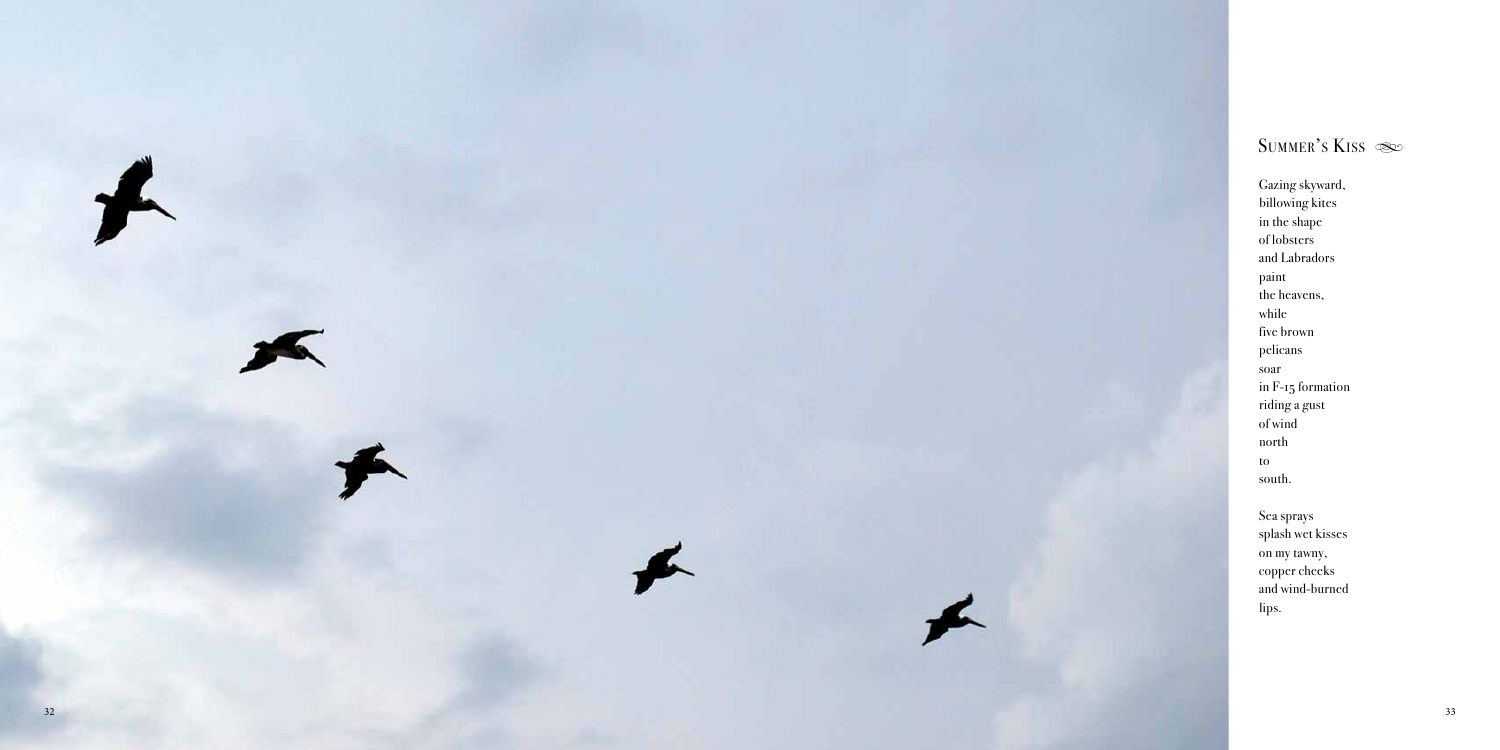

In a close embrace, they dance the tango gliding across heliotrope and pumpkin-hued shores.

Swaying counterclockwise. Sashaying figure eights. Twisting, courting, as legs pass each other.

Her feet with his. Slim bodi form fluid rhyt enrapture by the sea

The separ of space b thighs and form diam in moist reflection and smold architectu encouraged by grace.

| keep measure | Toes point.          |
|--------------|----------------------|
|              | Ankles arch.         |
| ies          | Forelimbs lift,      |
|              | $kick \dots$         |
| thms         | flirt                |
| ed           | like flamingos.      |
| a's harmony. | Leaning              |
|              | Into her heart.      |
| ration       |                      |
| between      | A close embrace -    |
| nd calves    | they dance           |
| mond shapes  | the Argentine Tango. |
|              |                      |
| ns,          |                      |
| dering       |                      |
| ure          |                      |
|              |                      |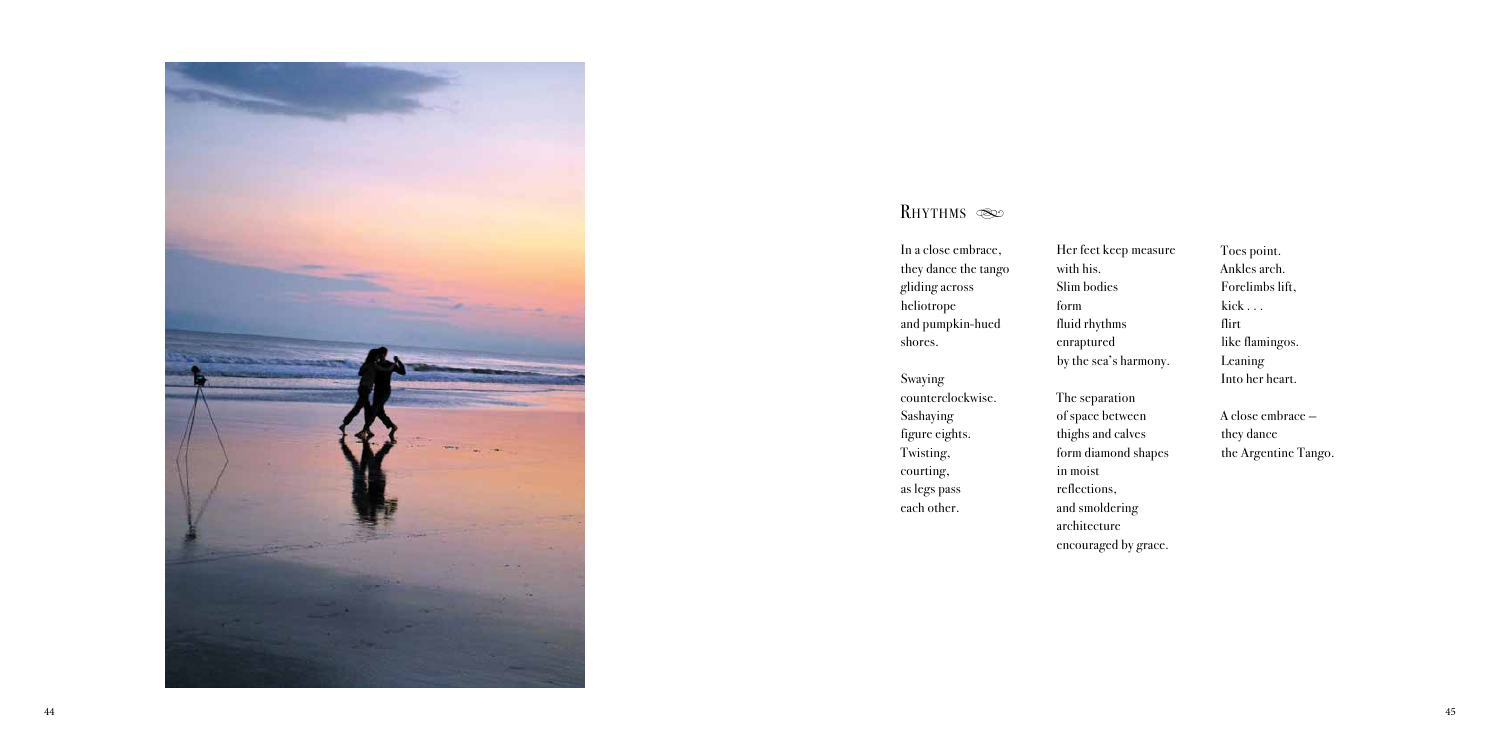

The glistening water Reflects from the sun Hints of golden maize and beige gray In this late morning swelter, With ripples That form parallel To the sand Similar to An Escher drawing.